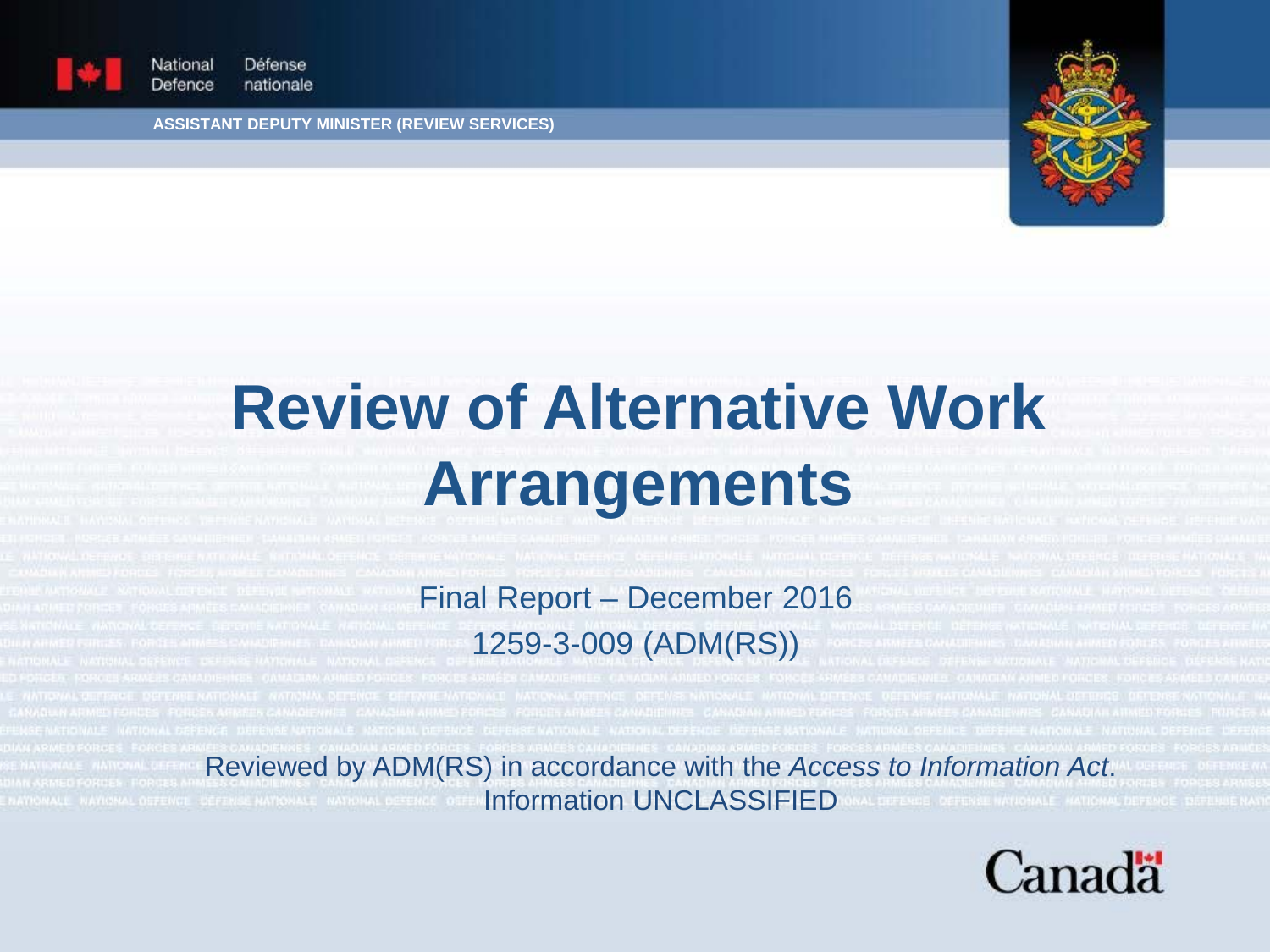

### **Acronyms and Abbreviations**

| <b>Assistant Deputy Minister (Review Services)</b>     |
|--------------------------------------------------------|
| Assistant Deputy Minister (Human Resources - Civilian) |
| <b>Alternative Work Arrangements</b>                   |
| Department of National Defence                         |
| Defence Wide Area Network                              |
| <b>Fiscal Year</b>                                     |
| <b>Information Technology</b>                          |
| Level One                                              |
| <b>Treasury Board Secretariat</b>                      |
|                                                        |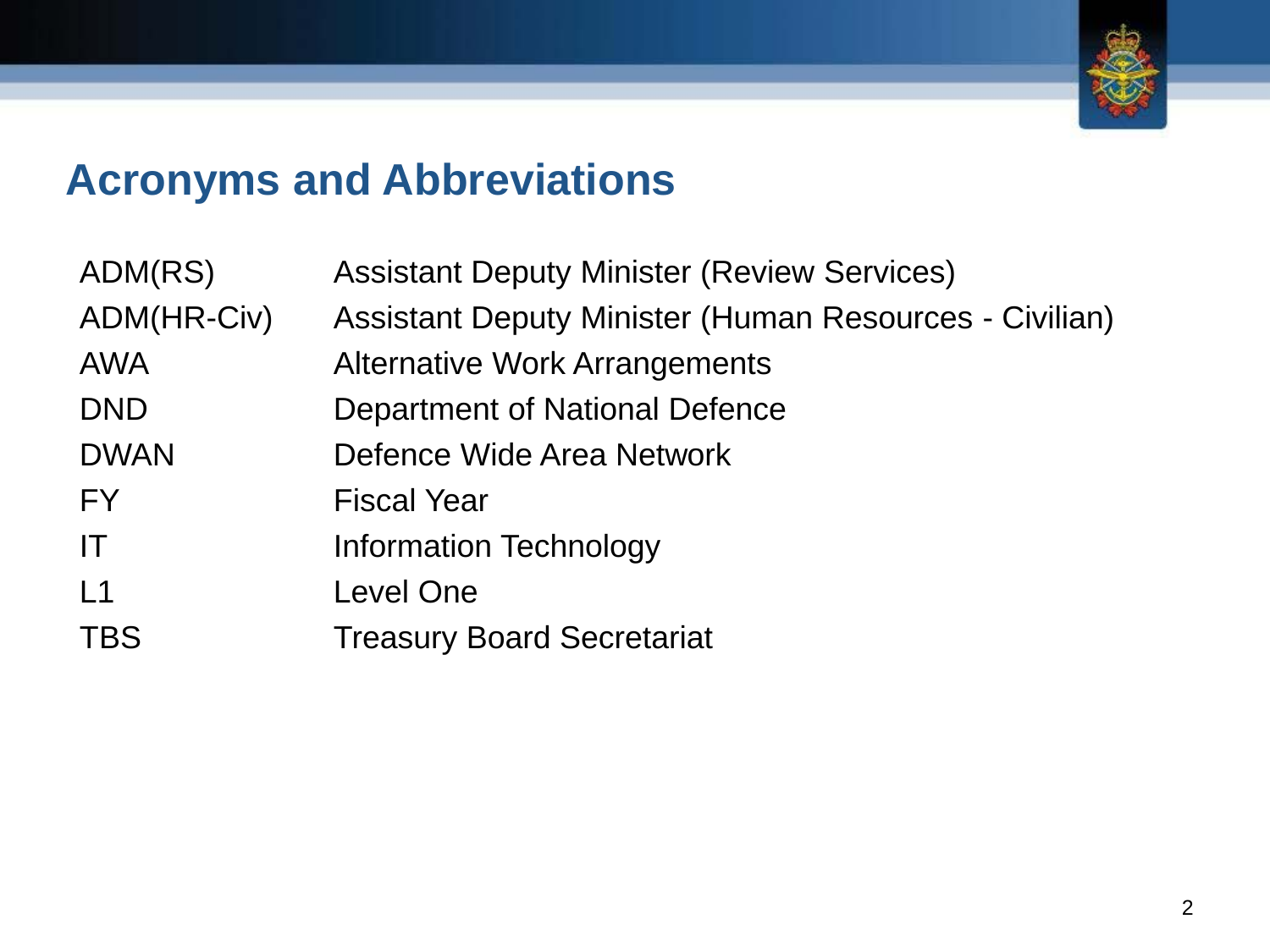

### **Rationale**

- Assistant Deputy Minister (Review Services) (ADM(RS)) was asked by Assistant Deputy Minister (Human Resources - Civilian) (ADM(HR-Civ)) to help understand the department's awareness, support, use and barriers to implementation of current alternative work arrangement (AWA) policies and procedures for civilian employees within the Department. As such, this review did not examine AWA mechanisms for military members.
- This information is meant to assist ADM(HR-Civ) in its policy renewal to support a modern organization which is focused on the total health of employees and to change the current organizational culture in regards to AWAs.
- Although still in its early stages, ADM(HR-Civ) is developing a Total Health strategy to support the health and well-being of Defence Team members. AWAs will be an important component of this Total Health strategy.
- This Review of Alternative Work Arrangements was included in the departmental Risk-Based Audit Plan for fiscal years (FY) 2016/17 to 2018/19.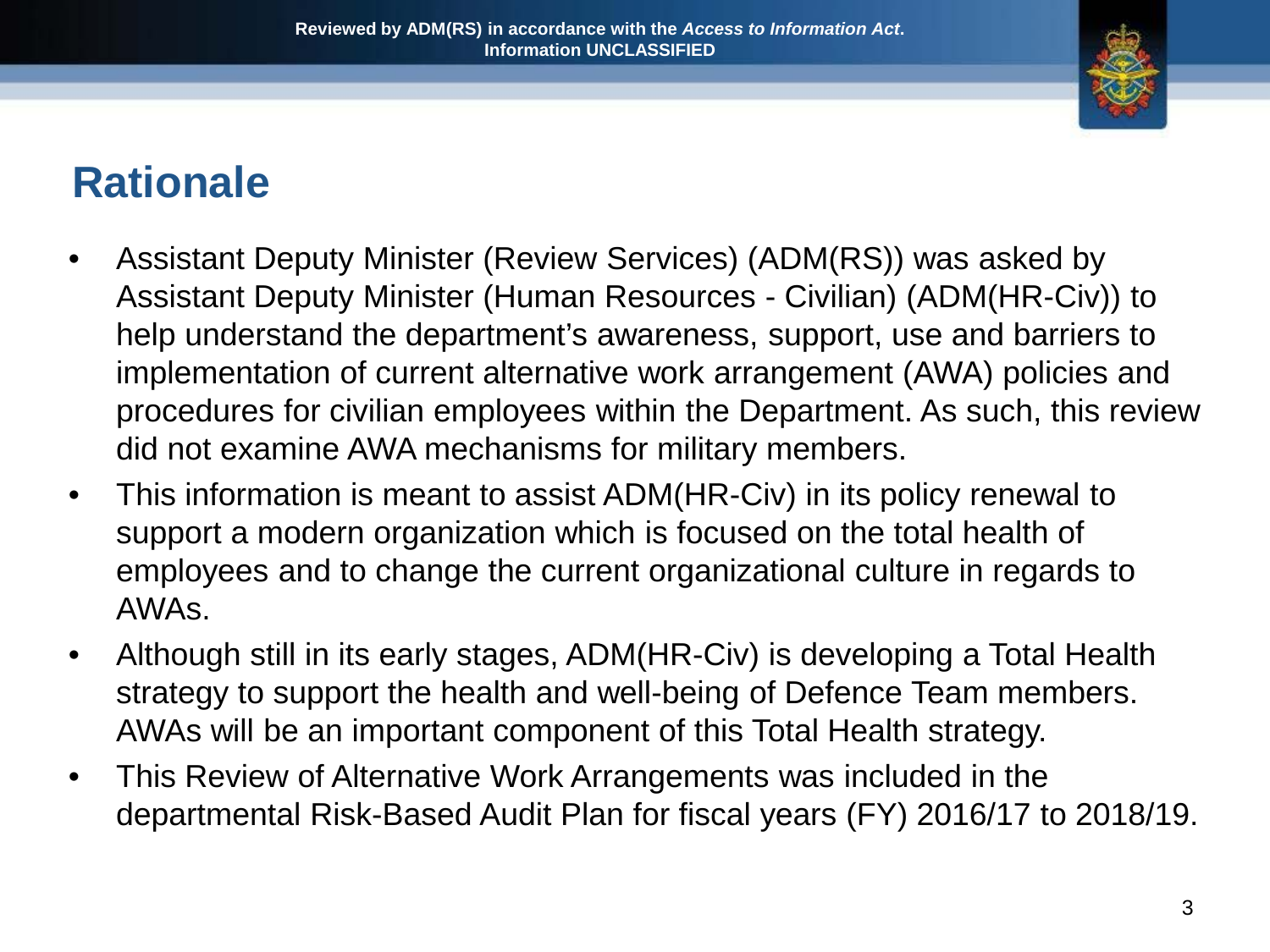

### **Statement of Conformance**

The review findings and conclusions contained in this report are based on sufficient and appropriate evidence gathered in accordance with procedures that meet the Institute of Internal Auditors' *International Standards for the Professional Practice of Internal Auditing*. The review thus conforms to the Internal Auditing Standards for the Government of Canada as supported by the results of the quality assurance and improvement program. The opinions expressed in this report are based on conditions as they existed at the time of the review and apply only to the entity examined.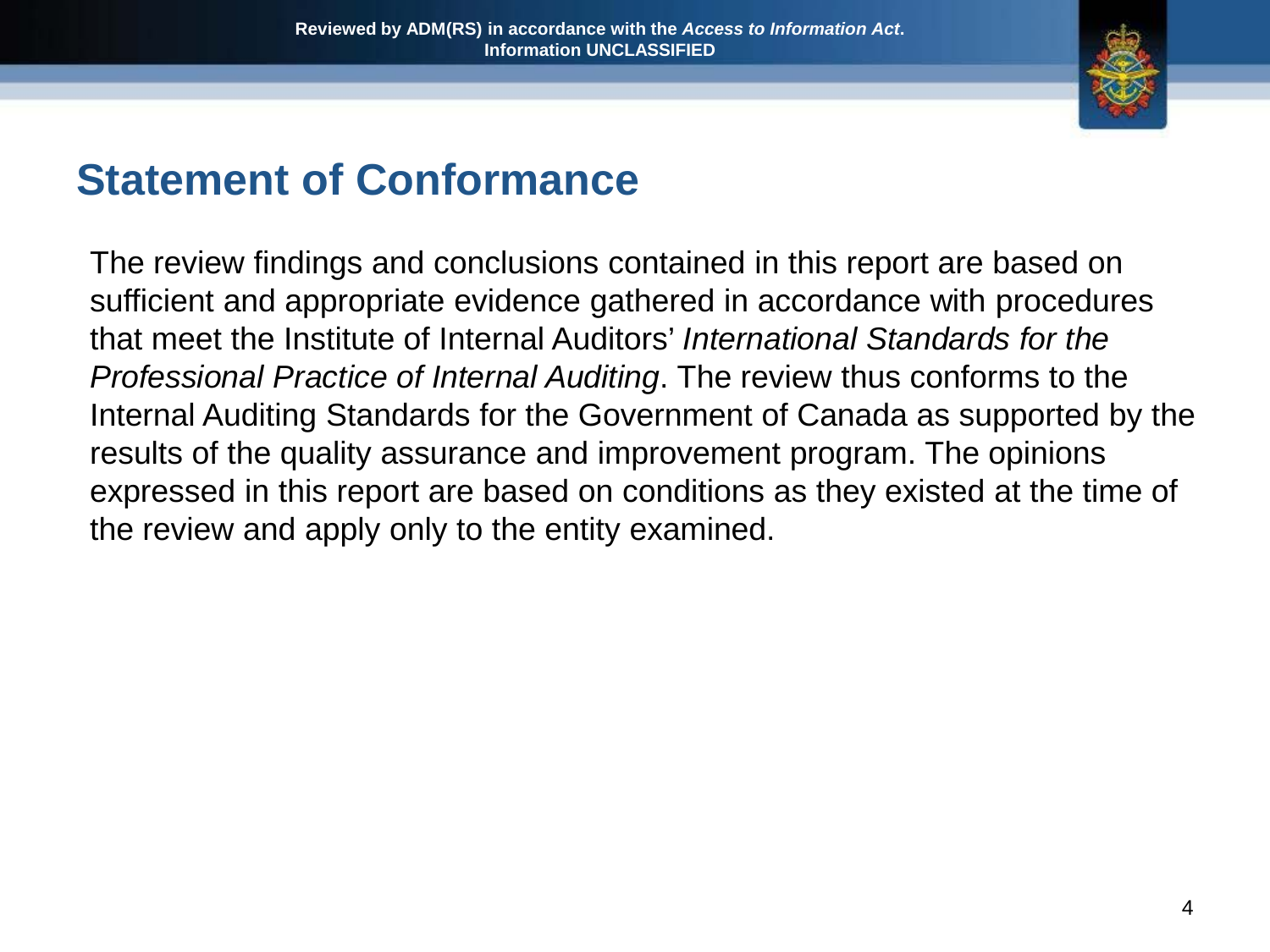

### **Background**

- There are shifting workforce expectations regarding workplaces and flexible working methods that meet organizational objectives while respecting personal life balance for employees.
- The rapidly changing world and evolving technologies are enabling governments and private sector organizations to examine new ways of working to ensure efficiency and effectiveness.
- In this regard, AWAs allow civilian employees, where operationally feasible, to adapt their work schedule to meet personal and professional commitments, as well as their organizational unit's objectives. AWAs are also sometimes used for workplace accommodation requests. These include telework, variable work hours (also known as compressed), flexible work hours, part-time employment and job-sharing (See [Annex B](#page-21-0) for definitions).
- Workplace 2.0 and the move to Carling Campus has also advanced ADM(HR-Civ)'s interest in AWAs. One of the pillars of Workplace 2.0 is the promotion of more flexible HR policies for better work/life balance.
- There are approximately 24,000<sup>1</sup> civilian employees at the Department of National Defence (DND).

<sup>&</sup>lt;sup>1</sup> Figure obtained from Human Resources Management System data extracts.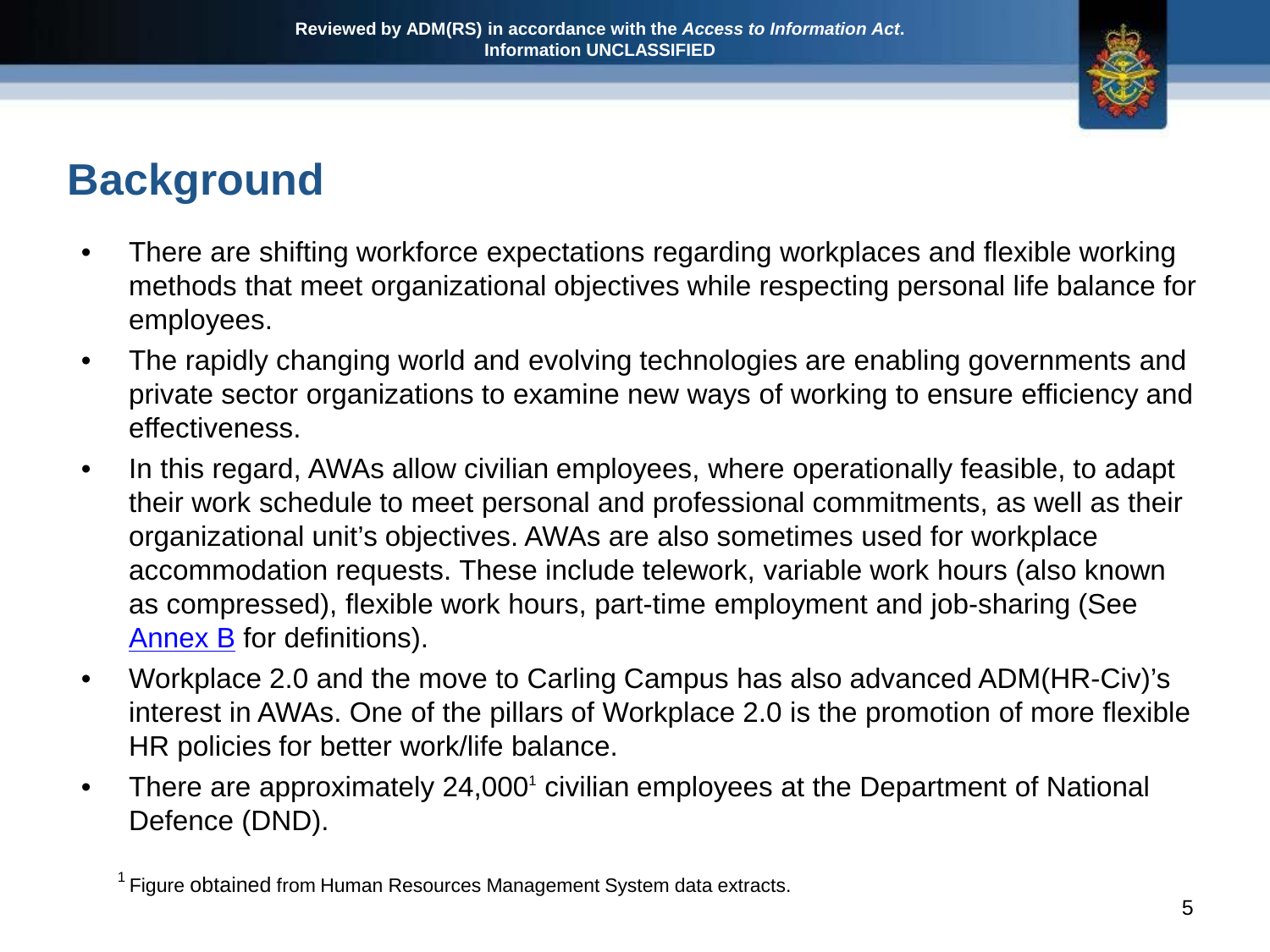

### **Objective, Criteria and Approach**

#### **Objective**

• Determine what existing mechanisms are in place to manage alternative work arrangements in the Department.

#### **Criteria**

- Mechanisms are in place to allow alternative work arrangements to be implemented where they are economically and operationally feasible.
- Controls are in place to evaluate and monitor proper implementation of telework and compressed work hours.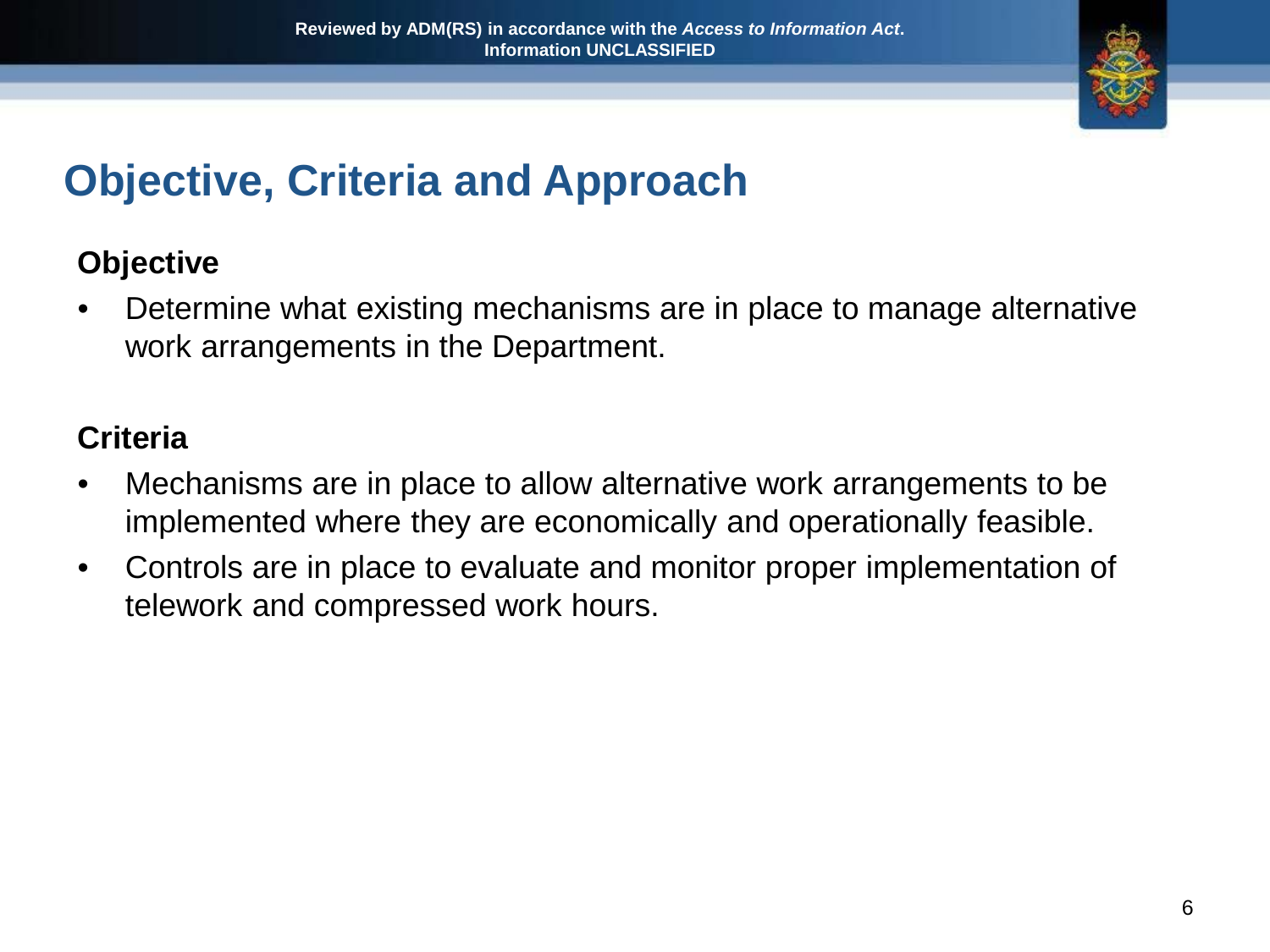

### **Scope**

### **Scope**

- Compressed work schedules and telework were both reviewed as they were identified as posing the highest level of risk to job productivity, and were most likely to be used in Workplace 2.0 and Carling Campus environments.
- Fiscal Year 2015-16 and Fiscal Year 2016-17 (up to August 2016).
- Assistant Deputy Minister (Materiel), Royal Canadian Navy, Canadian Army, Assistant Deputy Minister (Information Management), Assistant Deputy Minister (Science & Technology) were selected as they represent approximately 50 percent of the Department's civilian population.
- Includes employees throughout the National Capital Region and in various bases across the country.

#### **Scope Exclusions**

Leave options associated with AWAs such as pre-retirement transition leave, leave with income averaging and self-funded leave.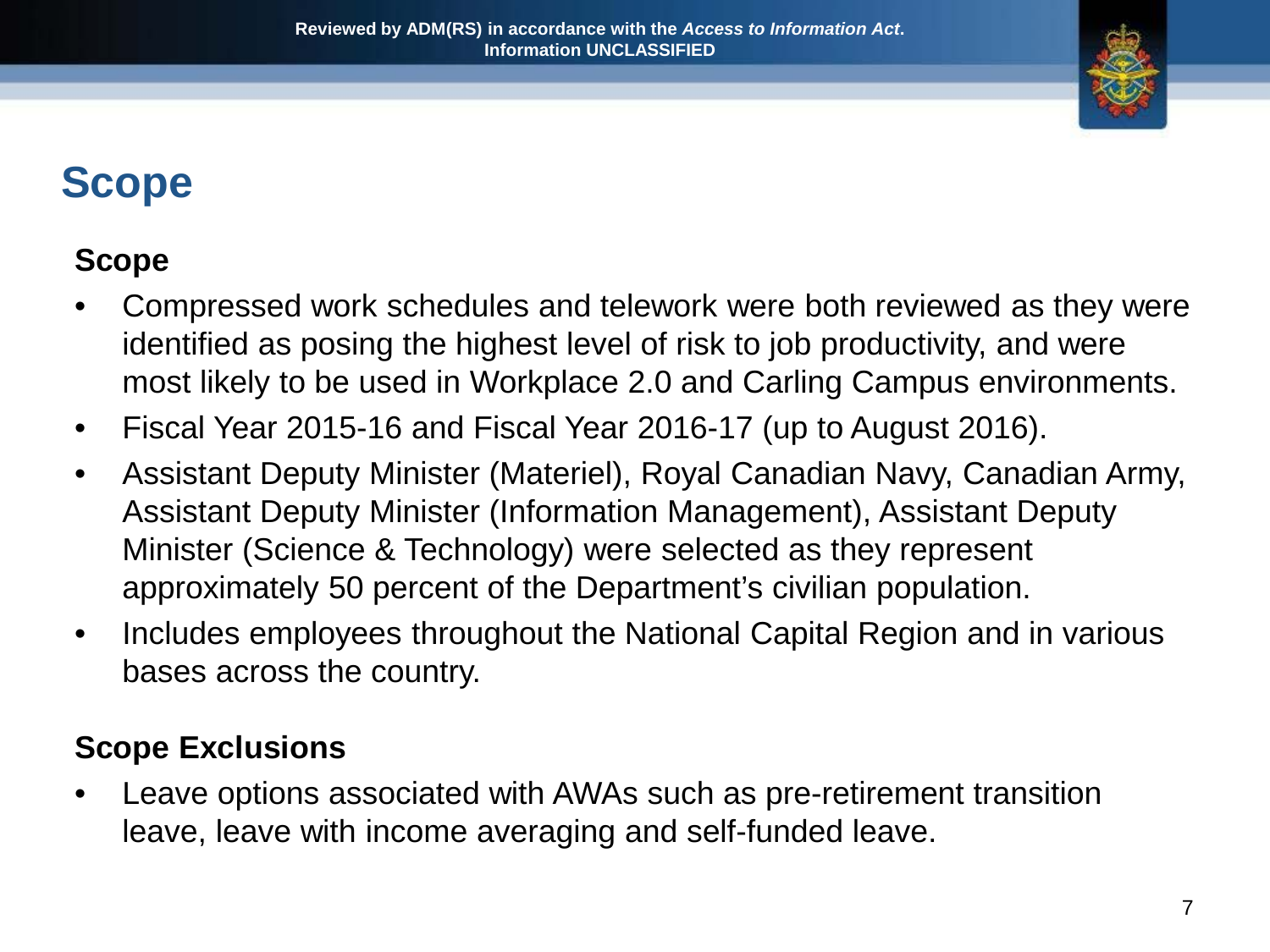

### **Methodology**

- Interviews and Follow-Up Communications
	- Personnel within ADM(HR-Civ) involved in developing the Total Health strategy, labour relations, well-being, recourse, operations and compensation.
	- Several departmental managers and their employees who are using AWAs.
	- Stakeholders within the Vice Chief of the Defence Staff/Director General Defence Security and Assistant Deputy Minister (Information Management).

#### • Document Reviews

- Relevant policies, directives, guidelines and collective agreements.
- Employee application forms and agreements for telework or compressed arrangements
	- AWAs are not tracked centrally, therefore management in each of the five L1s had to be contacted to gather a list of employees currently using AWAs. From this list, a sample was selected by the review team. To a certain extent, this limits the representativeness of the observations, considering the review team did not have access to the complete population as a starting point from which to draw the sample.
	- Documentation was requested from our sample of 21 teleworkers and 25 workers on compressed schedules.
- Evaluations and studies on telework, as well as AWA policies from other organizations which include Treasury Board Secretariat (TBS), Public Services and Procurement Canada, and Transport Canada.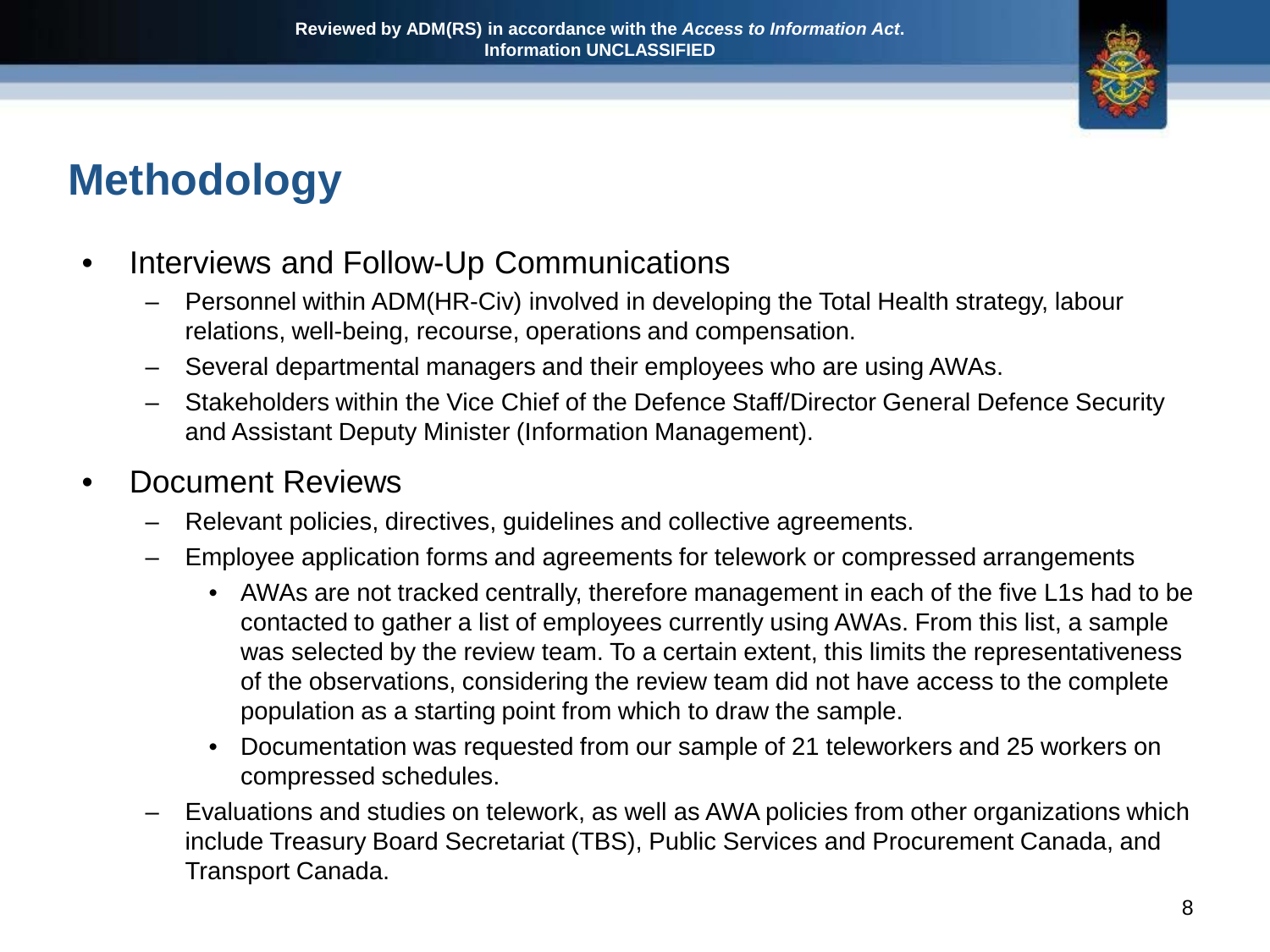

## **Methodology (p.2)**

- **Survey** 
	- Developed and administered a survey in collaboration with Director General Military Personnel Research and Analysis.
	- Survey invitations sent out to 229 directors and managers of civilian employees within the five L1s selected in the scope of the review.
	- 112 completed responses were received, resulting in a 48.9 percent response rate.
		- Response rates for each question varied as participants were able to skip questions.
	- The survey we conducted will be referred to as "ADM(RS) Survey" from this point forward.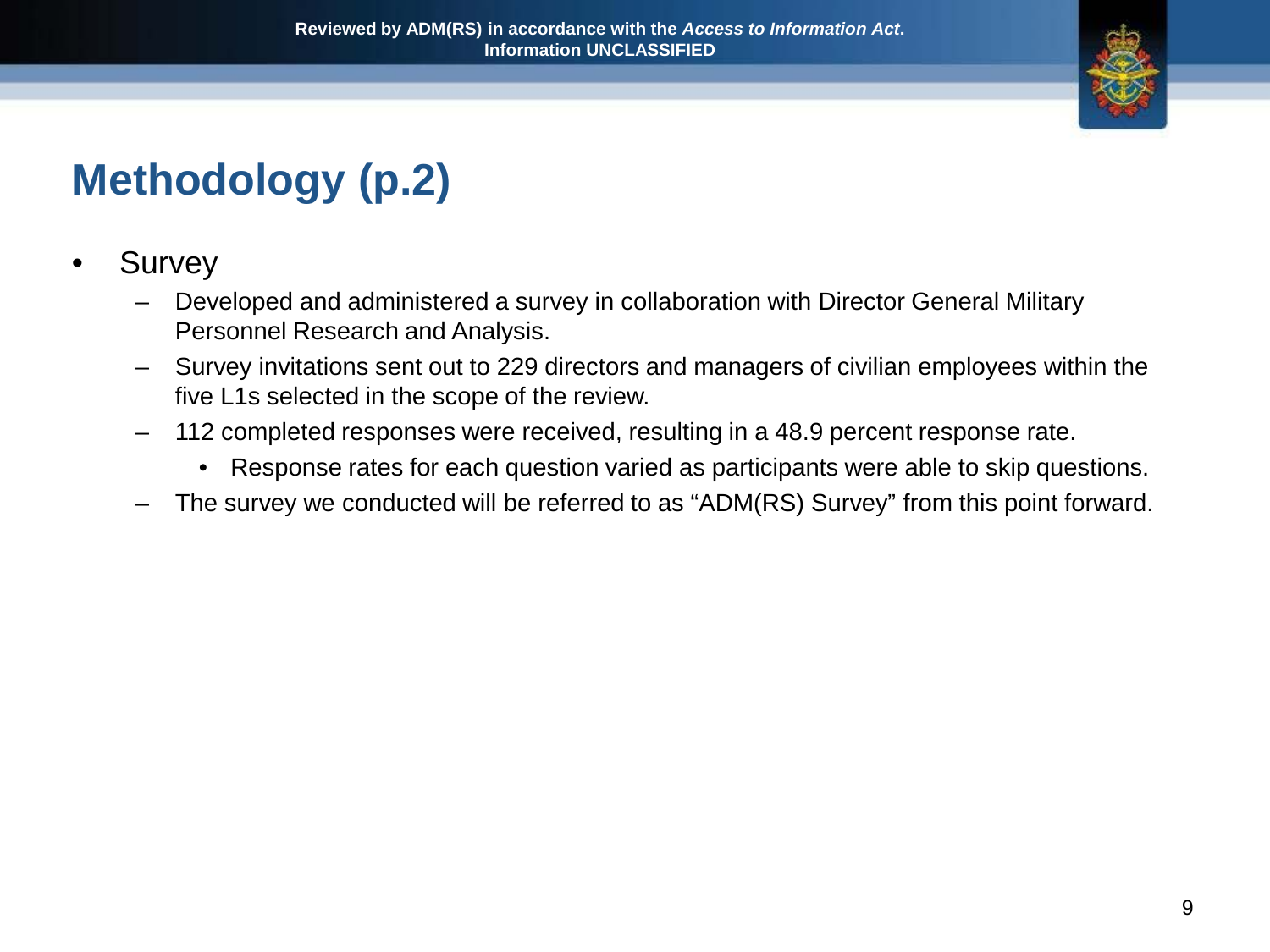

### **Observation 1: Mechanisms Supporting AWAs**

Although a departmental guide is in place to inform civilian employees and their managers about AWAs and how to implement these arrangements, it is not being followed consistently and does not elaborate on some important elements such as operational requirements, security and cost considerations.

### **Condition**

Policies and Procedures:

- In March 2009, ADM(HR-Civ) published a Guide to AWAs, formally named *A Practical Guide to Alternative Work Arrangements for civilian employees and their managers*. It also has a Leave Guide, formally named the *Civilian Leave Guide for Managers* which covers many leave types, including those associated with AWAs.
	- Some other federal government departments were observed to have a directive on AWAs or telework specifically rather than a guideline.
	- A guideline is generally a set of non-specific rules, principles or standards that encourage actions or behaviours. A directive is an instruction that indicates how an action should be performed to reach a goal.
- "Operational requirement" or "operationally feasible" is mentioned several times throughout the Guide to AWAs but is not defined. There is some guidance on this however in the Leave Guide.
	- The Leave Guide states that managers should consider each leave request in light of their particular circumstances. Also, managers need to demonstrate that the person's presence is absolutely necessary and that their absence is not just an inconvenience. Furthermore, operational requirements must be based on work to be performed and not on administrative or economic criteria.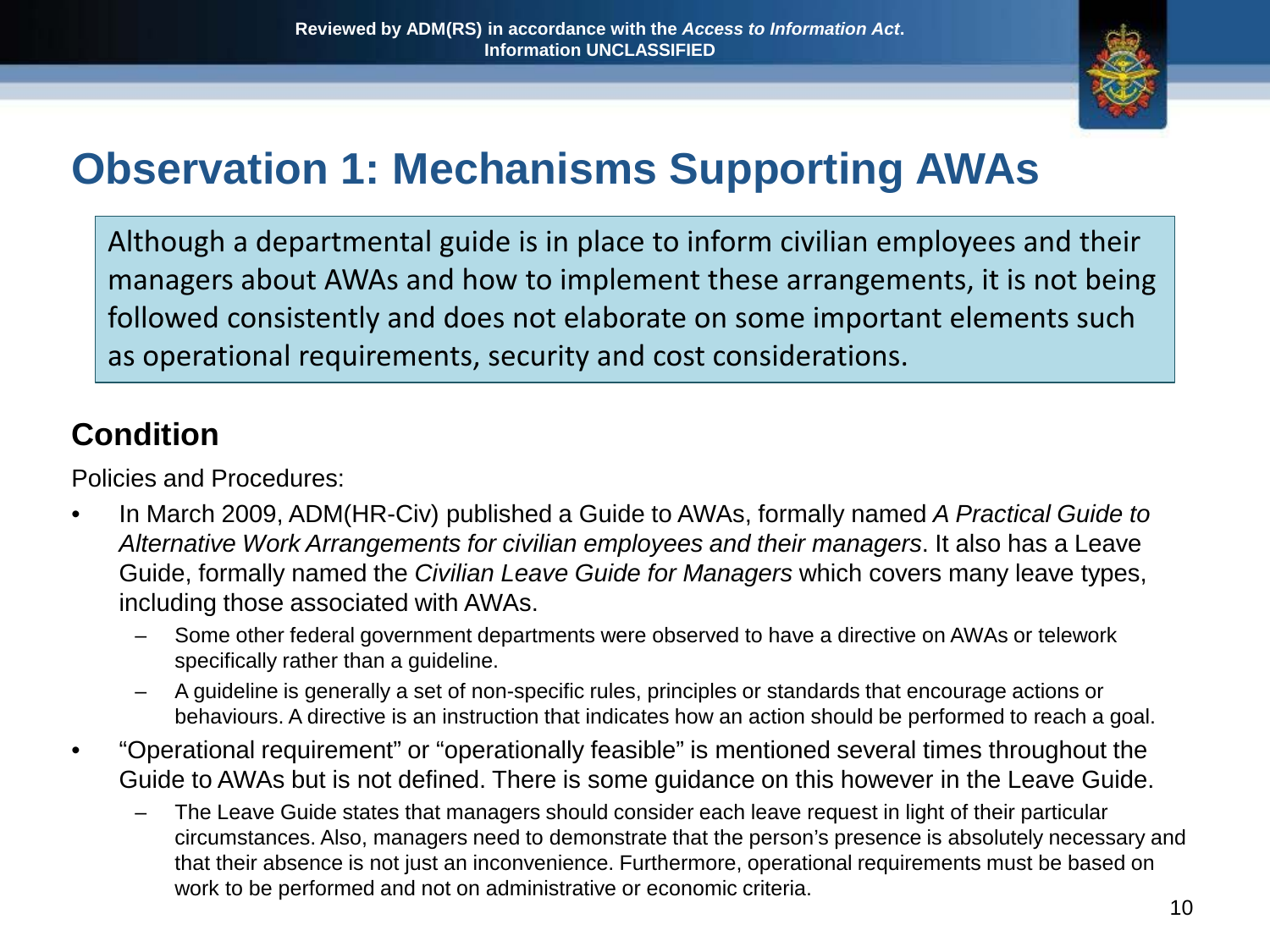

## **Observation 1: Mechanisms Supporting AWAs (p.2)**

### **Condition (cont'd)**

- The Guide to AWAs states that managers should consider security issues when approving telework; however there are no references to relevant departmental security policies to assist managers in this task.
	- DND does have an Operational Security Standard for Information Systems that outlines in detail the minimum security requirements for telework to be acceptable. Security authorities indicated that although the Standard is dated 1998 and may require an update, the content remains valid.
- Terms and conditions in the AWA template do not include sections most relevant for telework such as security considerations, occupational health and safety obligations, or how additional costs aside from equipment costs should be treated.

Support for AWAs:

In the 2014 Public Service Employee Survey, 64 percent of DND employees felt that their immediate supervisor supported the use of AWAs. This was compared to 70 percent of public service employees who supported AWAs. The ADM(RS) Survey results indicated that support for compressed and flexible hours was significantly higher than telework, part-time and job sharing.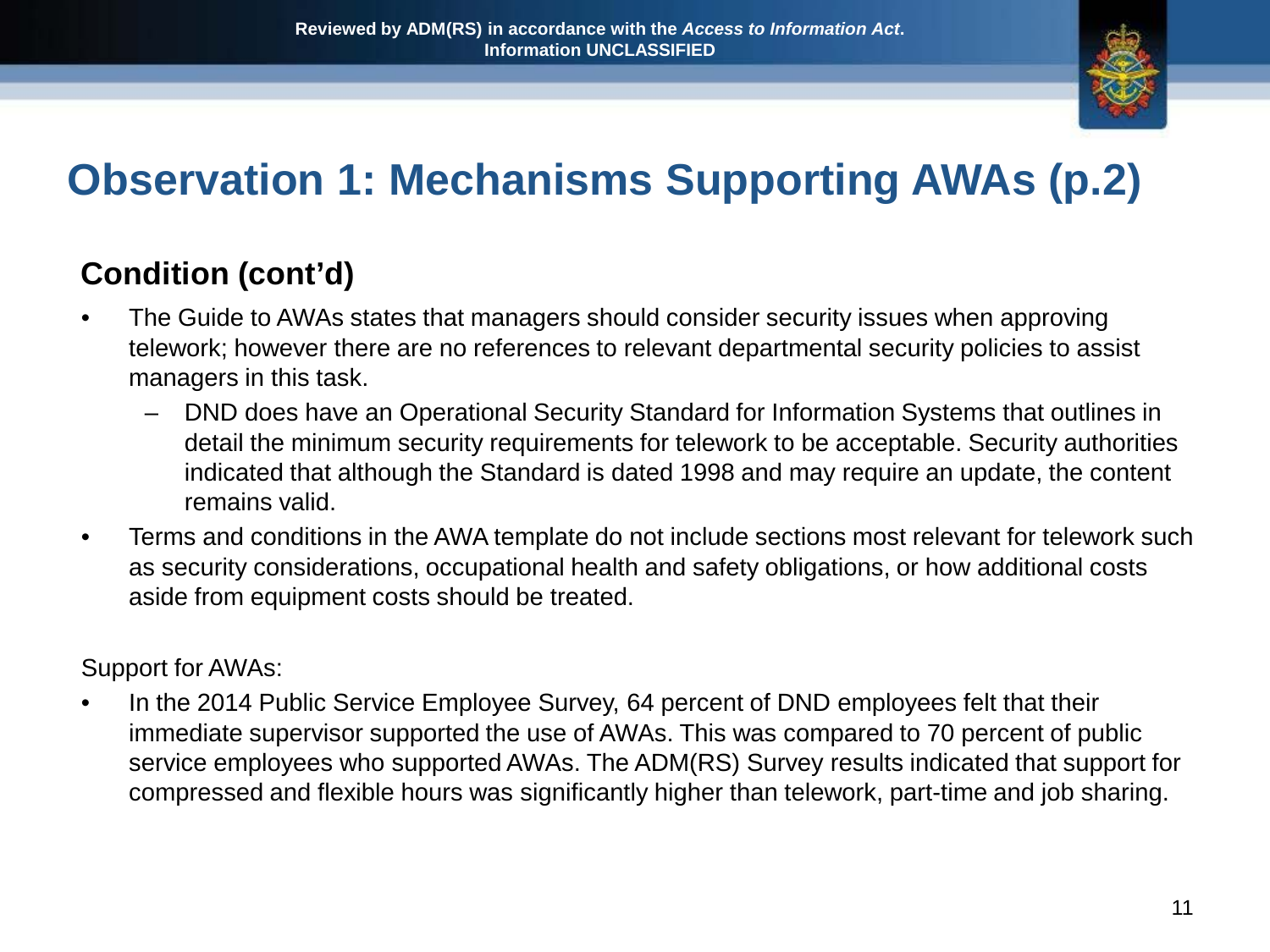

## **Observation 1: Mechanisms Supporting AWAs (p.3)**

### **Condition (cont'd)**

- ADM(RS) Survey respondents found the most common barriers to AWAs were as follows: nature of the work, productivity management, lack of AWA requests from employees and perception of fairness among employees.
- 25 percent of ADM(RS) Survey respondents are of the opinion that telework increases productivity and 44 percent feel that telework does not have an impact on productivity. In addition, 29 percent of respondents who manage teleworkers have experienced a positive impact on productivity and 42 percent experienced no impact.
- Information Technology (IT) authorities have indicated that on average, approximately 25 percent of the Department's remote access capability is being used on a daily basis.

#### **Cause**

- Due to the non-mandatory nature of the Guide to AWAs, it is not being followed consistently across the organization.
- Relevant elements such as those related to costs, productivity management and security were left out or not expanded upon when the Practical Guide was published in 2009.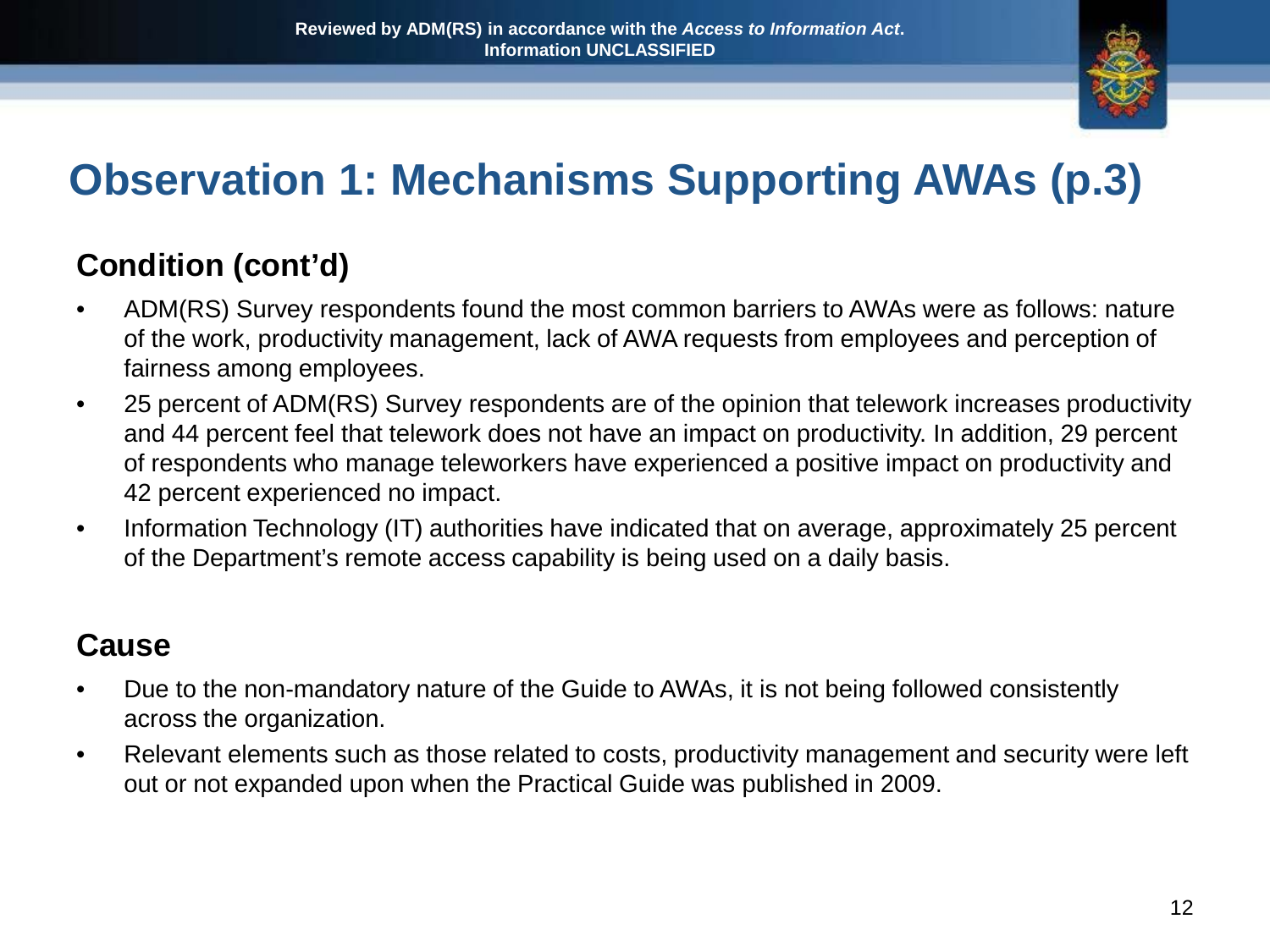

## **Observation 1: Mechanisms Supporting AWAs (p.4)**

#### **Impact**

- Inconsistent application of guidelines and inconsistent interpretation of operational requirements may lead to unfair, inequitable and non-transparent application of AWAs and the possibility of employee grievances.
- Security risks and issues may not be properly considered prior to telework approvals and therefore may lead to security incidents such as theft or loss of IT assets and sensitive information.
- Costs for implementing telework may not be properly considered, forecast or foreseen. Managers may not know whether telework arrangements are cost effective.
- Barriers will limit the use of AWAs where they are operationally and economically feasible.
- If managers feel that it takes more work to supervise teleworkers, they may be less inclined to approve telework.

#### **ADM(RS) Recommendation**

1. ADM(HR-Civ), in consultation with relevant authorities, should bolster existing guidelines by including additional information, considerations and/or tools useful to managers and employees on the subjects of, but not limited to, operational requirements, security, health and safety, productivity management, and use of personal IT equipment.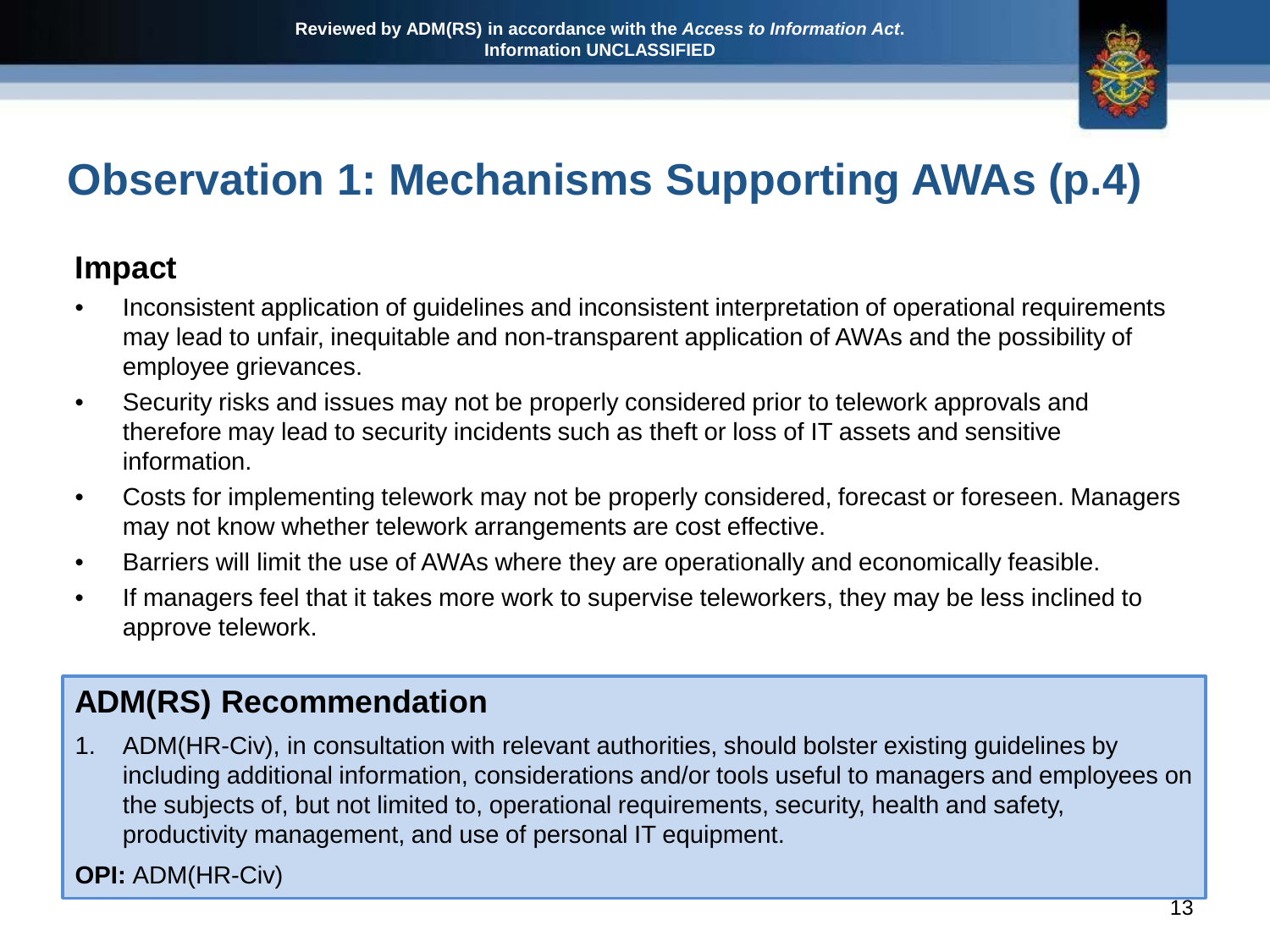

### **Observation 2: Controls**

Prescribed alternative work arrangement forms were not consistently completed and submitted to the appropriate authorities. The result was limited information on compressed employees and teleworkers and their related arrangements.

#### **Condition**

Databases:

- There is no central database of teleworking employees.
- There is an option in the Human Resources Management System to identify workers on compressed schedules. Human resources managers and advisors have indicated that this information was not consistently captured and they were not aware of any reporting or monitoring.
	- This function now resides in the Phoenix pay system and managers are responsible for updating their employees' compressed work schedules. However, it is unclear whether the Department has access to this information for reporting and monitoring.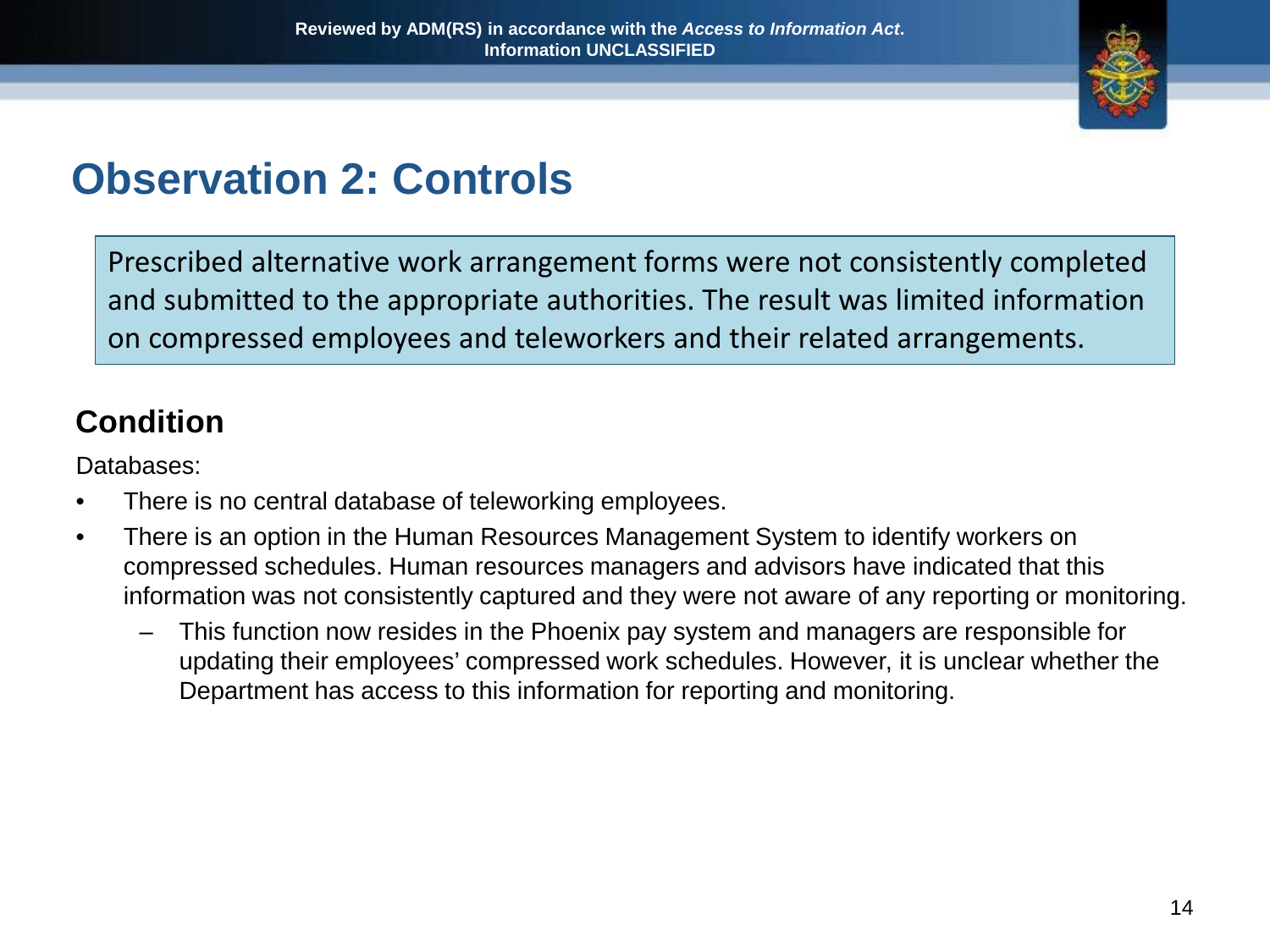

## **Observation 2: Controls (p.2)**

#### **Condition (cont'd)**

Forms:

- The Guide to AWAs prescribes specific forms to apply for a compressed or telework arrangement. As an alternative, the AWA template included in the guide may be modified to establish a compressed or telework arrangement.
- Five of twenty-five sampled workers on compressed schedules and nine of twenty-one teleworkers provided documentation that was prescribed in the Guide to AWAs.
- Eight other workers on compressed schedules provided a variety of other application forms which were not prescribed in the Guide to AWAs.

IT Inventory Management and IT Security:

- Inventory of IT equipment is tracked in an Enterprise Information Technology Service Management system. Lost, stolen or damaged IT equipment is also tracked.
	- This information does not specifically state whether assets were being used in a telework arrangement.
- Departmental information management security authorities have indicated that DND issued laptops have the same IT controls in place as typical Defence Wide Area Network (DWAN) workstations when remotely connected.
- There are a number of policies, directives, instructions and training that cover IT security and the use of approved storage media. Although the Department tracks security incidents, it does not identify if they are specifically related to telework. 15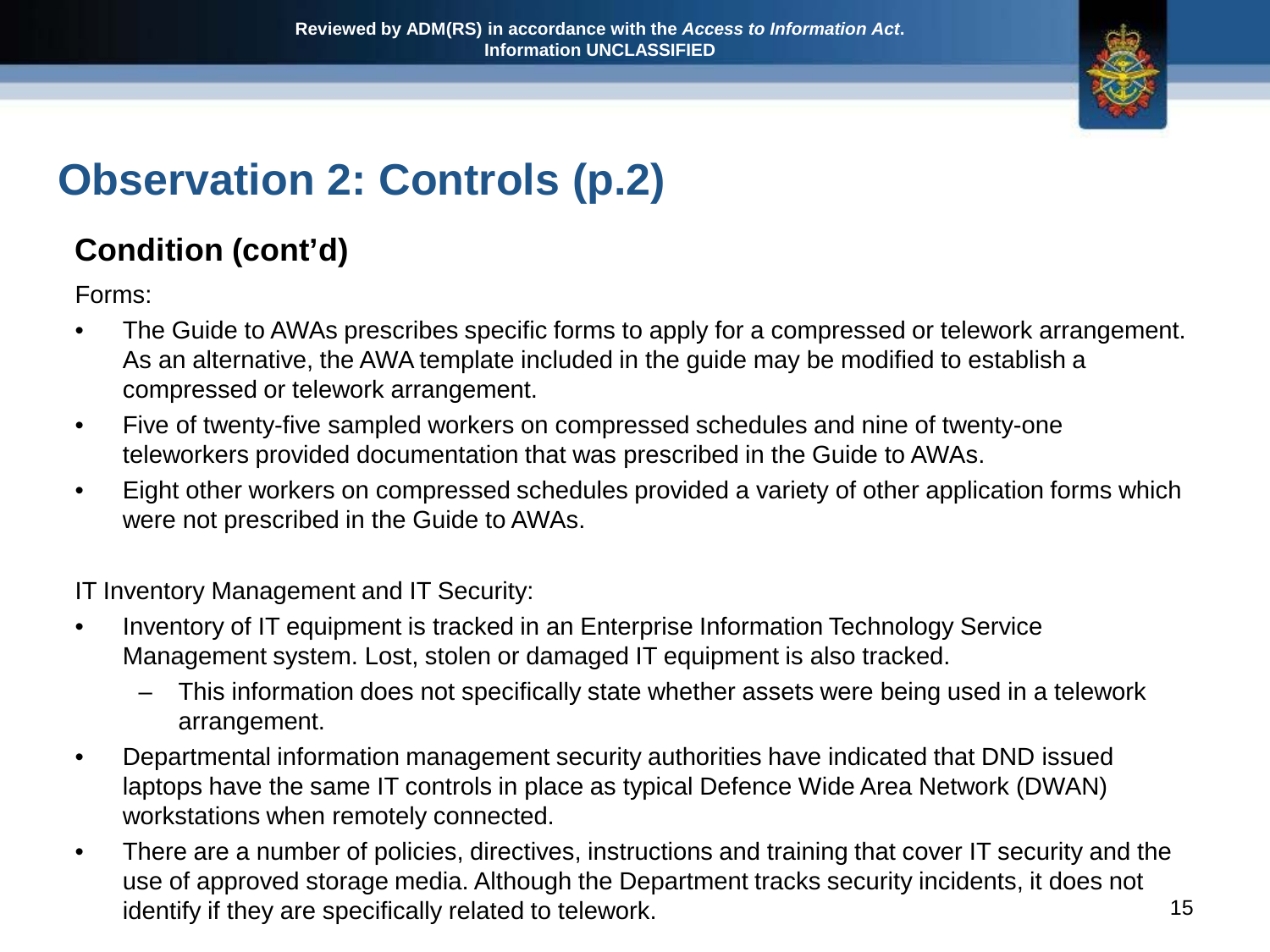

### **Observation 2: Controls (p.3)**

#### **Cause**

- Forms are not often completed for telework arrangements because these arrangements are often informal or ad hoc.
	- The Guide to AWAs does not explicitly state whether forms are required for ad hoc telework.
	- The majority of teleworkers who were identified by ADM(RS) Survey respondents were teleworking on an ad hoc basis.
- Human resources authorities may not be receiving the completed forms if the arrangements between employee and supervisor are informal. Also, instructions on where to send forms are outdated.

#### **Impact**

- ADM(HR-Civ) may have less oversight on compressed workers and teleworkers. Successful implementation and evaluation of relevant programs and strategies may be difficult to determine with limited data.
- If proper terms and conditions are not agreed upon when alternative work arrangements are requested, unintended or unforeseen issues may arise resulting in disputes or grievances.
- If the computer used for telework is not connected to the DWAN, it may not be possible to enforce some IT controls. For example, DND-issued IT equipment and the security of information may be compromised if unauthorized media is introduced to a computer while it is offline. The computer may then compromise the security of the DWAN once it connects to the network.
- Any technological or security improvements necessary to enhance the delivery of the telework platform above policy and training will have a cost impact that will need to be funded.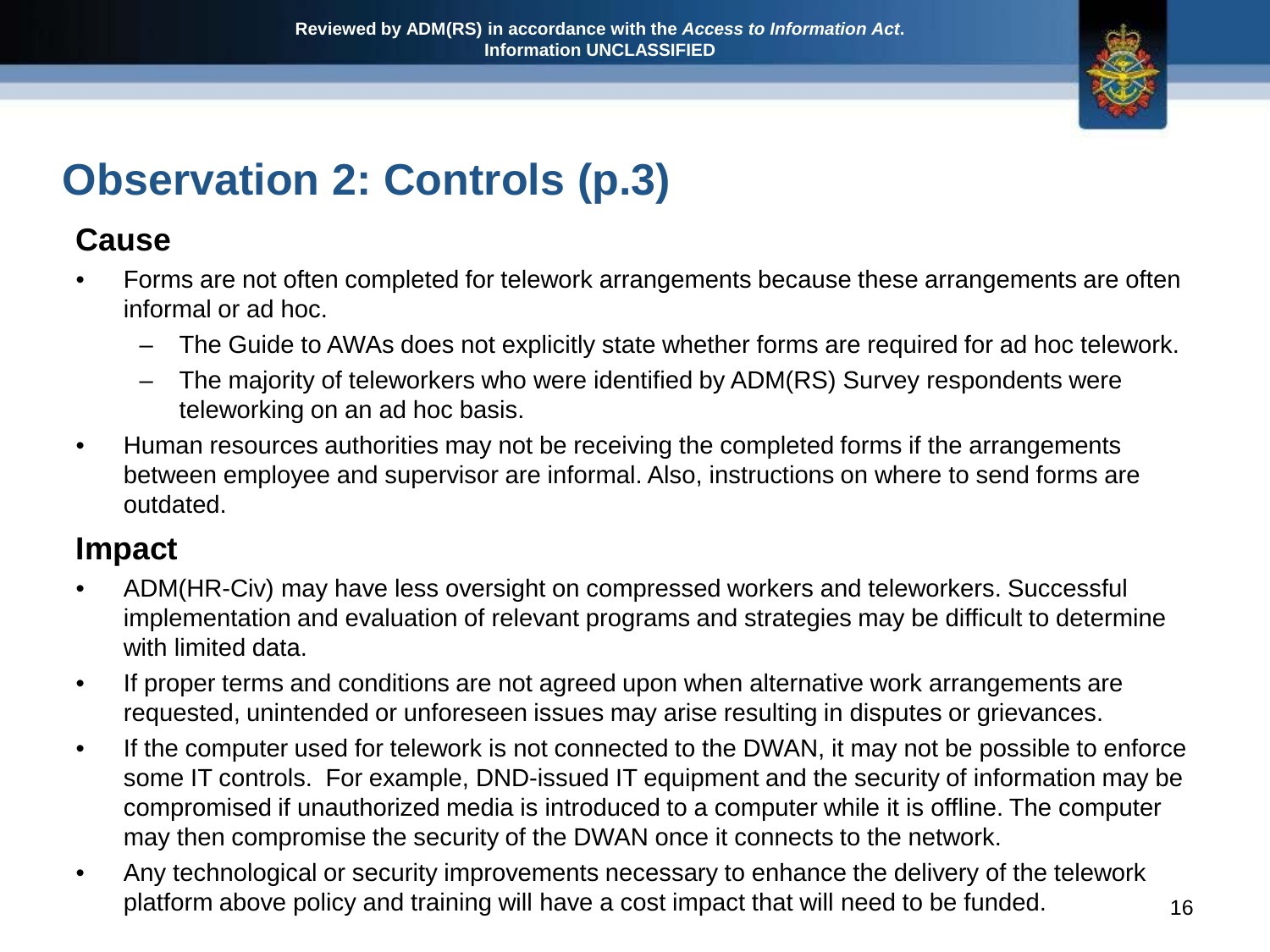

## **Observation 2: Controls (p.4)**

#### **ADM(RS) Recommendations**

- 2. ADM(HR-Civ) should update prescribed application forms or templates for alternate work arrangements. Telework agreements or forms should include important terms and conditions such as security and reimbursement of expenses.
- 3. ADM(HR-Civ) should develop and implement mechanisms to improve collection of data on AWAs for future use and oversight.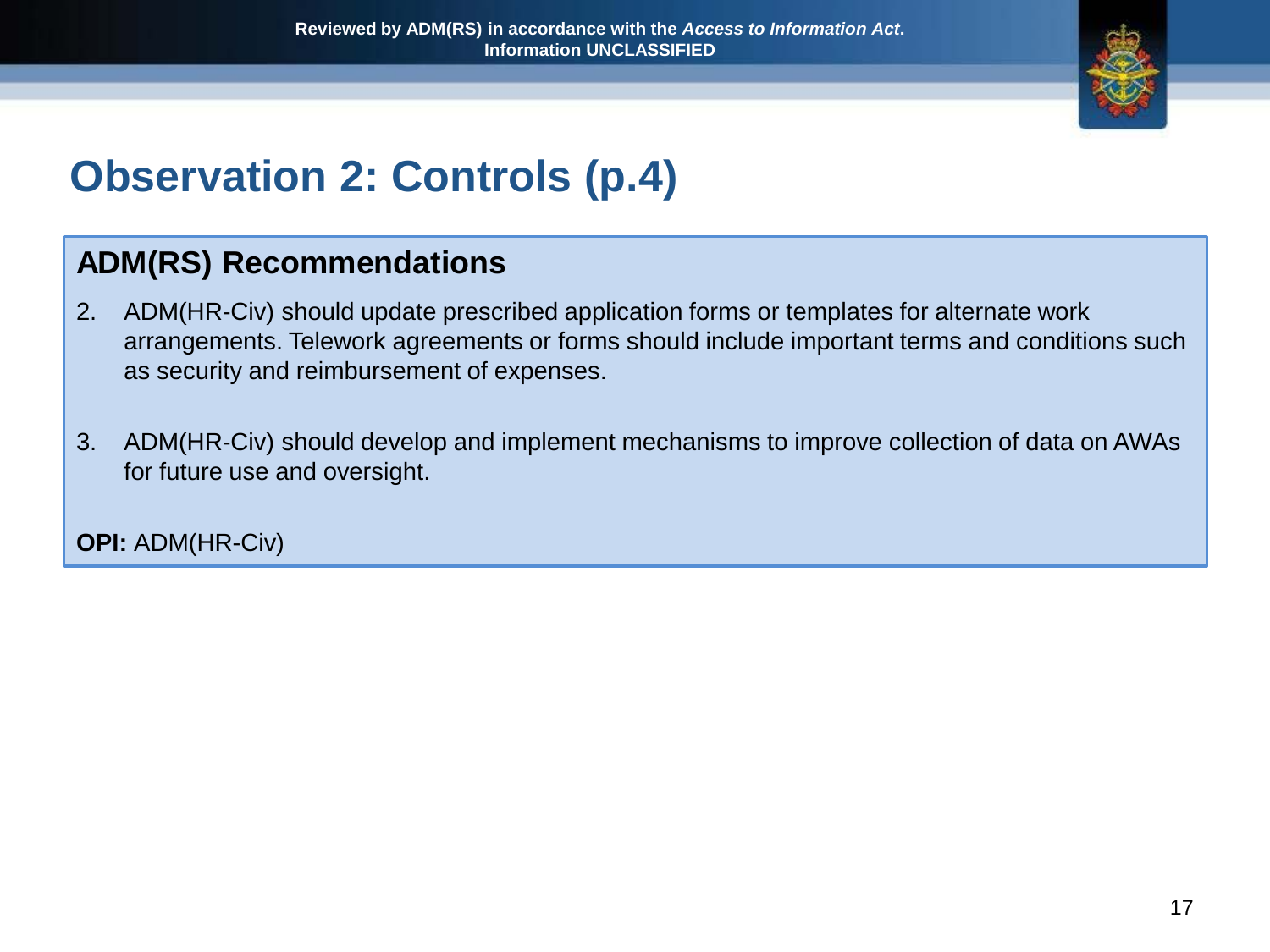

The Department has guidelines that are aligned with relevant TBS policies to help organizational units manage alternative work arrangements. These guidelines provide information on the benefits of various types of alternative work arrangements and on how to implement them. The guidelines could be strengthened by providing important details on security, cost considerations, and the measurement of productivity.

Information on employees in telework or compressed work schedule arrangements was not readily available because it was not consistently captured or requested. This type of information could help ADM(HR-Civ) evaluate and monitor the impacts of AWAs on the health and well-being of the Department's employees and facilitate good management practices. This information could also contribute to the management of departmental IT capacity. In addition, it could enhance departmental due diligence on occupational health and safety and IT security.

Auditor's note: Stakeholders within the Vice Chief of the Defence Staff / Director General Defence Security and Assistant Deputy Minister (Information Management) were also consulted and have provided their concurrence on the observations related to their areas of responsibility in this review.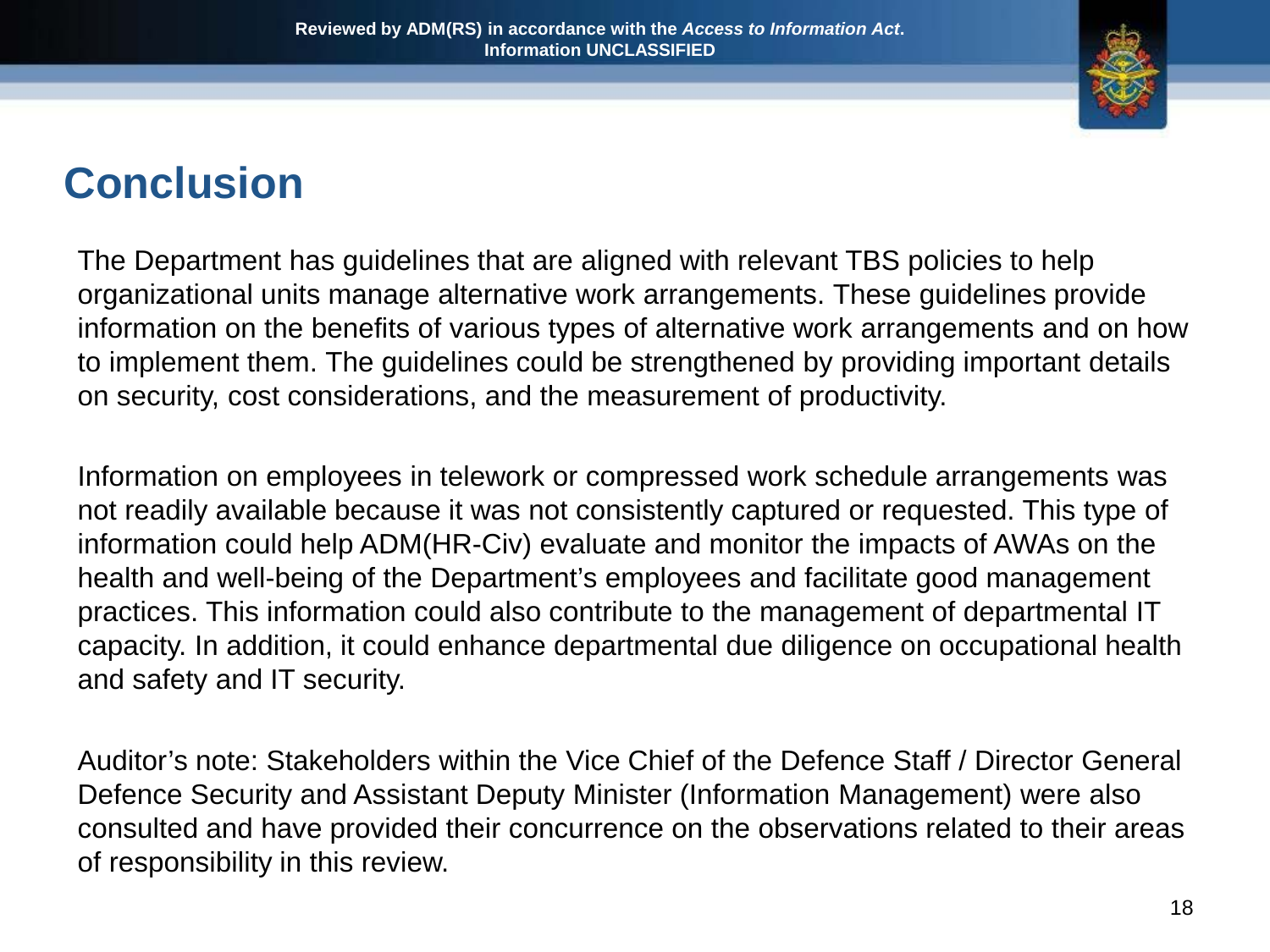

### **Annex A─Management Action Plan**

#### **ADM(RS) Recommendation**

**1. ADM(HR-Civ), in consultation with relevant authorities, should bolster existing guidelines by including additional information, considerations and/or tools useful to managers and employees on the subjects of, but not limited to, operational requirements, security, health and safety, productivity management, and use of personal IT equipment.**

| <b>Management Action Plan</b>                                                                                                                                                                                                                                                                                                                                                                                                                                                                                                                                                                                                                                                       | <b>Target</b><br><b>Completion</b><br><b>Date</b> |
|-------------------------------------------------------------------------------------------------------------------------------------------------------------------------------------------------------------------------------------------------------------------------------------------------------------------------------------------------------------------------------------------------------------------------------------------------------------------------------------------------------------------------------------------------------------------------------------------------------------------------------------------------------------------------------------|---------------------------------------------------|
| • In consultation with ADM IM, VCDS, and other relevant authorities, gather existing information, standards,<br>tools, policies etc. that support decision making and include these resources in HR-Civ's existing Guide to<br>AWAs to cover subjects such as, but not limited to, operational requirements, security, health and safety,<br>productivity management, and use of personal IT equipment. This action would also serve as a reminder/signal<br>to relevant authorities to ensure that their standards, tools, policies etc. are current and up to date.<br>• Send a reminder to all L1s to refer to the updated guidelines, specifying that these resources should be | June 2017                                         |
| reviewed and discussed between managers and employees in determining conditions of AWAs, and considered<br>prior to managerial approval.                                                                                                                                                                                                                                                                                                                                                                                                                                                                                                                                            |                                                   |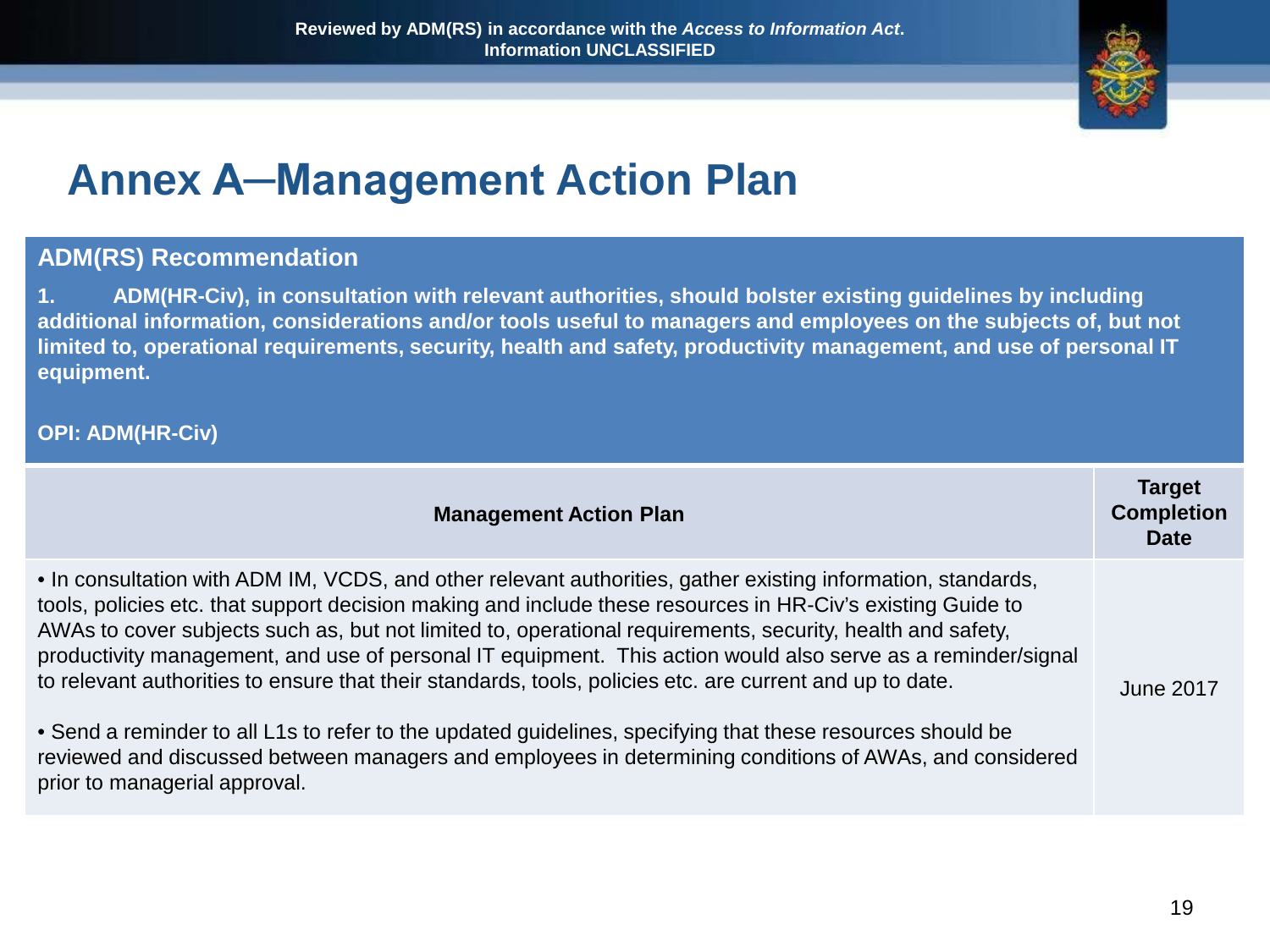

### **Annex A─Management Action Plan (p.2)**

#### **ADM(RS) Recommendation**

**2. ADM(HR-Civ) should update prescribed application forms or templates for alternate work arrangements. Telework agreements or forms should include important terms and conditions such as security and reimbursement of expenses.**

| <b>Management Action Plan</b>                                                                                                                                                        | <b>Target</b><br><b>Completion</b><br><b>Date</b> |
|--------------------------------------------------------------------------------------------------------------------------------------------------------------------------------------|---------------------------------------------------|
| • Update the existing AWA Template document within the ADM(HR-Civ) Guide to AWAs to include sections for<br>specifying conditions related to security and reimbursement of expenses. | June 2017                                         |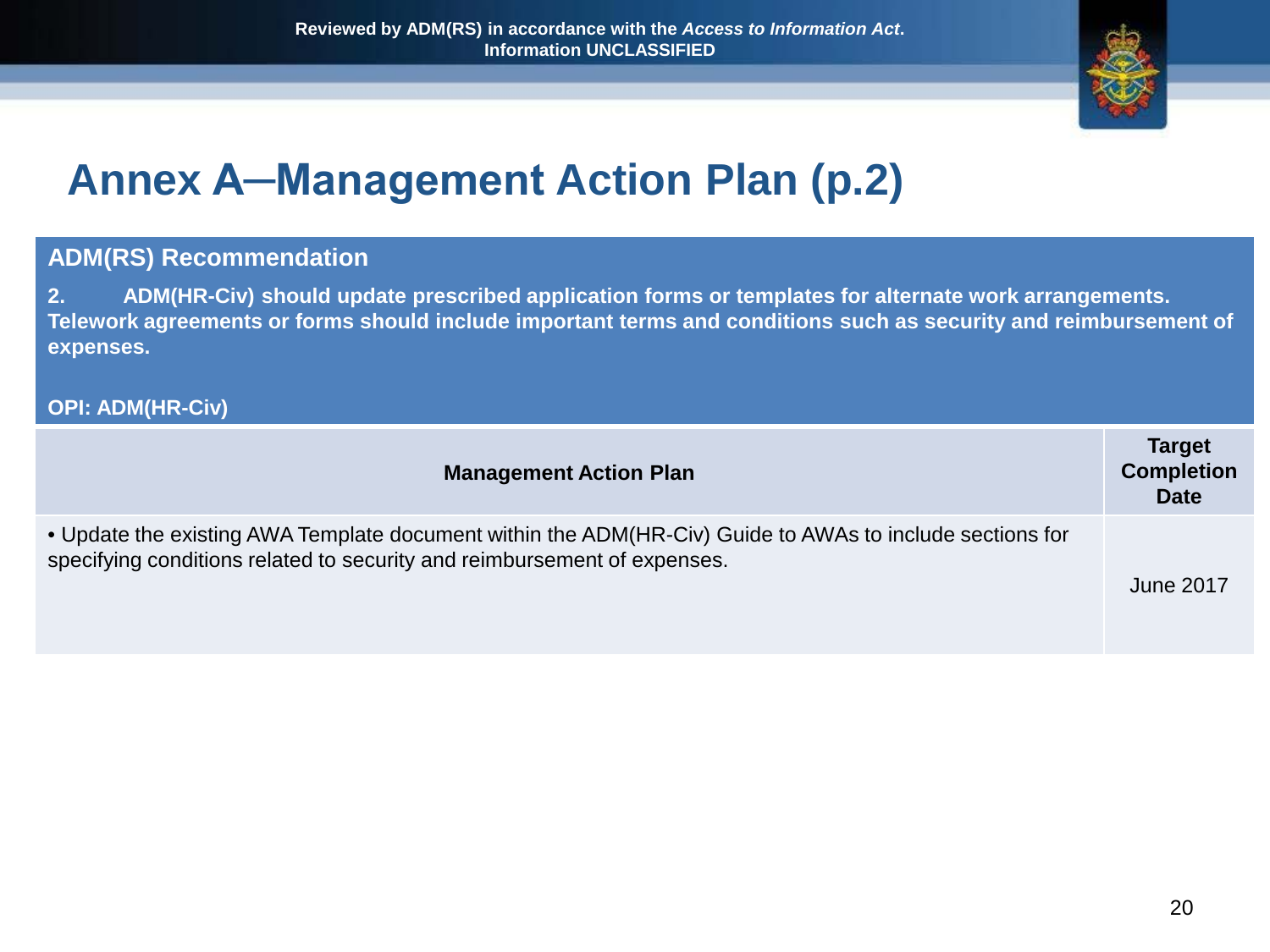

### **Annex A─Management Action Plan (p.3)**

#### **ADM(RS) Recommendation**

**3. ADM(HR-Civ) should develop and implement mechanisms to improve collection of data on AWAs for future use and oversight.**

| <b>Management Action Plan</b>                                                                                                                                                            | <b>Target</b><br><b>Completion</b><br><b>Date</b> |
|------------------------------------------------------------------------------------------------------------------------------------------------------------------------------------------|---------------------------------------------------|
| • Inform all L1s of the modified AWA template within the existing Guide to AWAs, and prescribe that the new<br>template be used to document all future formalized AWA work arrangements. | <b>June 2017</b>                                  |
| • Monitor usage of AWAs, as part of Departmental Functional Planning Guidance, by collecting the number of<br>AWA requests and usage rates from each L1.                                 |                                                   |